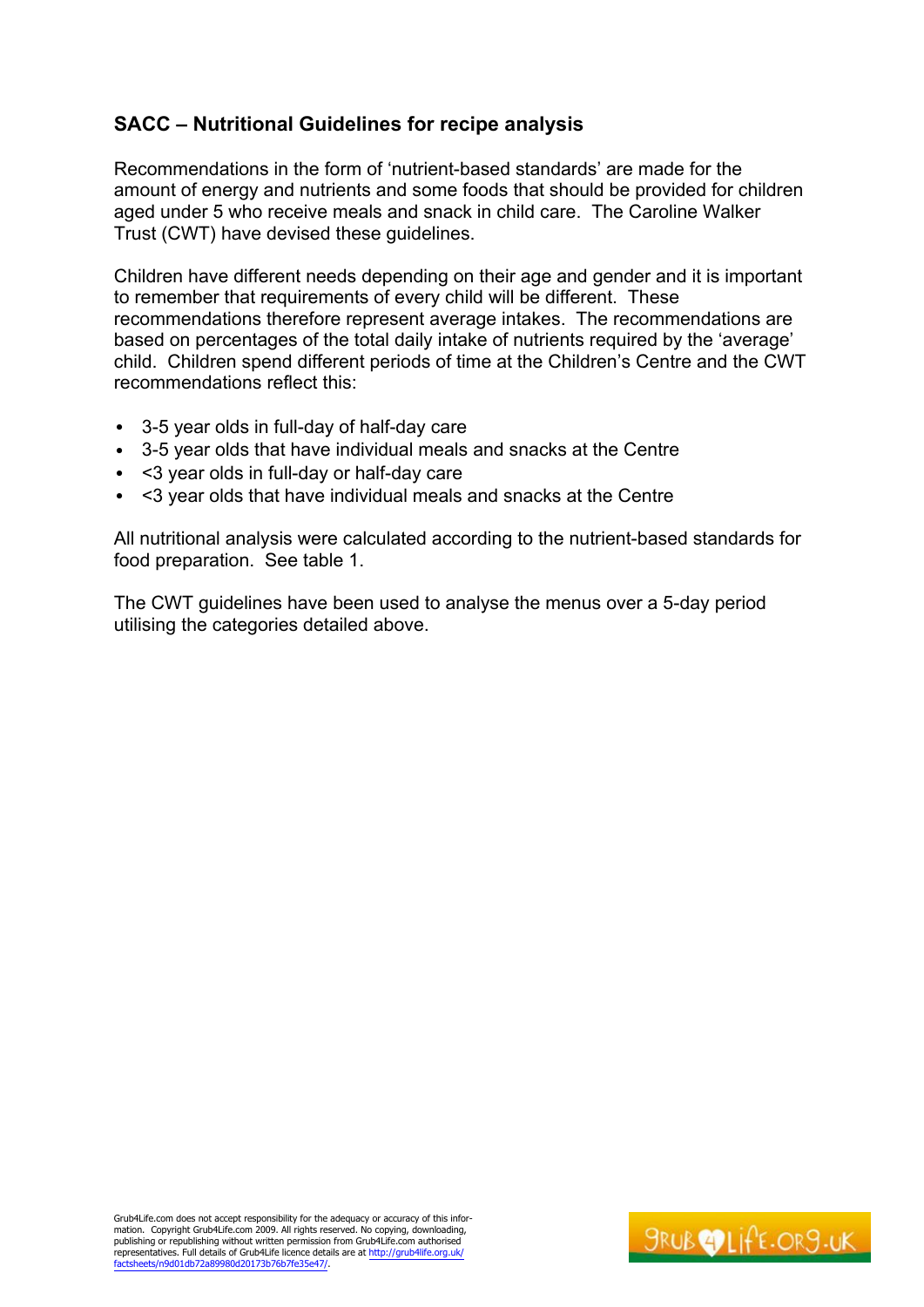| Nutrient                                        |                     | Full day<br>care                          | Morning<br>Snack &<br>lunch | Afternoon<br>Snack &<br>Tea         | <b>Snack</b><br>only                                                      | Lunch<br>only | only<br>Tea |
|-------------------------------------------------|---------------------|-------------------------------------------|-----------------------------|-------------------------------------|---------------------------------------------------------------------------|---------------|-------------|
| % of the EAR<br>Energy                          |                     | 70%                                       | 40%                         | 30%                                 | 10%                                                                       | 30%           | 20%         |
| % of food energy<br>Fat                         |                     | About 35%                                 | About 35%                   | About 35%                           | About 35%                                                                 | About 35%     | About 35%   |
| Total carbohydrate<br>% of food energy          |                     | About 50%                                 | About 50%                   | About 50%                           | About 50%                                                                 | About 50%     | About 50%   |
| % of food energy<br>NNES                        | <b>MAX</b>          | 11%                                       | 11%                         | 11%                                 | 11%                                                                       | 11%           | 11%         |
| % of food RNI<br>Protein                        | $\frac{Z}{\sum}$    | 70%                                       | 40%                         | 30%                                 | 10%                                                                       | 30%           | <b>20%</b>  |
| % of the RNI<br>$\overline{100}$                | $\frac{Z}{\Sigma}$  | 80%                                       | 45%                         | 35%                                 | 10%                                                                       | 35%           | 25%         |
| % of the RNI<br>Zinc                            | $\frac{Z}{\sum}$    | 80%                                       | 45%                         | 35%                                 | 10%                                                                       | 35%           | 25%         |
| % of the RNI<br>Calcium                         | $\frac{Z}{Z}$       | 70%                                       | 40%                         | 30%                                 | 10%                                                                       | 30%           | 20%         |
| % of the RNI<br>Vitamin A                       | $\frac{Z}{\bar{Z}}$ | 70%                                       | 40%                         | 30%                                 | 10%                                                                       | 30%           | 20%         |
| % of the RNI<br>Vitamin C                       | $\frac{Z}{Z}$       | 70%                                       | 40%                         | 30%                                 | 10%                                                                       | 30%           | 20%         |
| % of the SACN target<br>Sodium/salt<br><b>B</b> | MAX                 | 70%                                       | 40%                         | 30%                                 | 10%                                                                       | 30%           | 20%         |
| Fruit and vegetables                            |                     | Aim to offer 4-5 dif-<br>pes<br>ferent ty |                             | and vegetables at meals and snacks. | During the day carers should offer children 4-5 different types of fruits |               |             |

## **Table 1: Nutrient-based standards for food prepared for 1-4 YEAR OLDS in child care: SUMMARY OF RECOMMENDATIONS**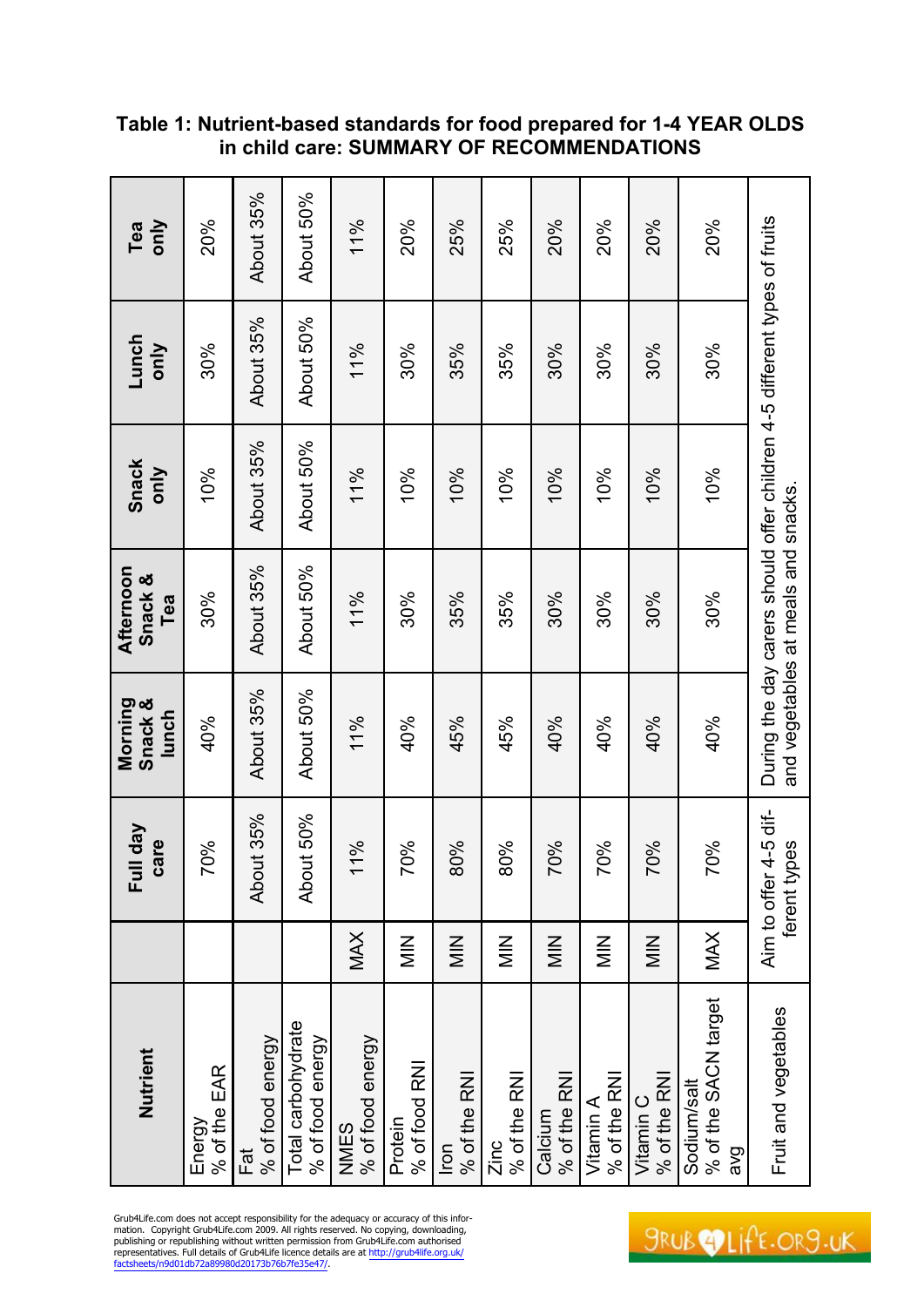## **Although all meals must contain optimal nutrition according to the nutrientbased standards, analysis should be interpreted over the average of 5 days and not necessarily only by single days.**

## *Children in full day care*:

Full-day care includes a morning snack, lunch, afternoon snack and tea. It does not include breakfast. Therefore children receive the majority of the their food whilst in childcare and therefore meals should:

- Provide at least 70% of their daily requirements for energy
- Contribute no more than 70% of added sugar and salt requirements
- Provide 80% of their requirements for iron and zinc

The remaining 30% of daily requirements should come from breakfast, snacks, drinks and light meals at home.

## *Children in half-day care:*

Half-day care involves either a morning or afternoon session and includes one meal and one snack.

For **lunch and a snack** the children should receive 40% of their daily needs for most nutrients

No more than 40% of added sugar and salt requirements

At least 45% of their requirements for iron and zinc

For **tea and a snack** the children should receive 30% of their requirements for most nutrients

Not less than 35% for iron and zinc

## *Snack only*

Children in care for a morning or afternoon session which does not include a meal should receive a snack during this session if the period of care exceeds 2 hours. Snacks should comprise of 10% of the total energy requirements.

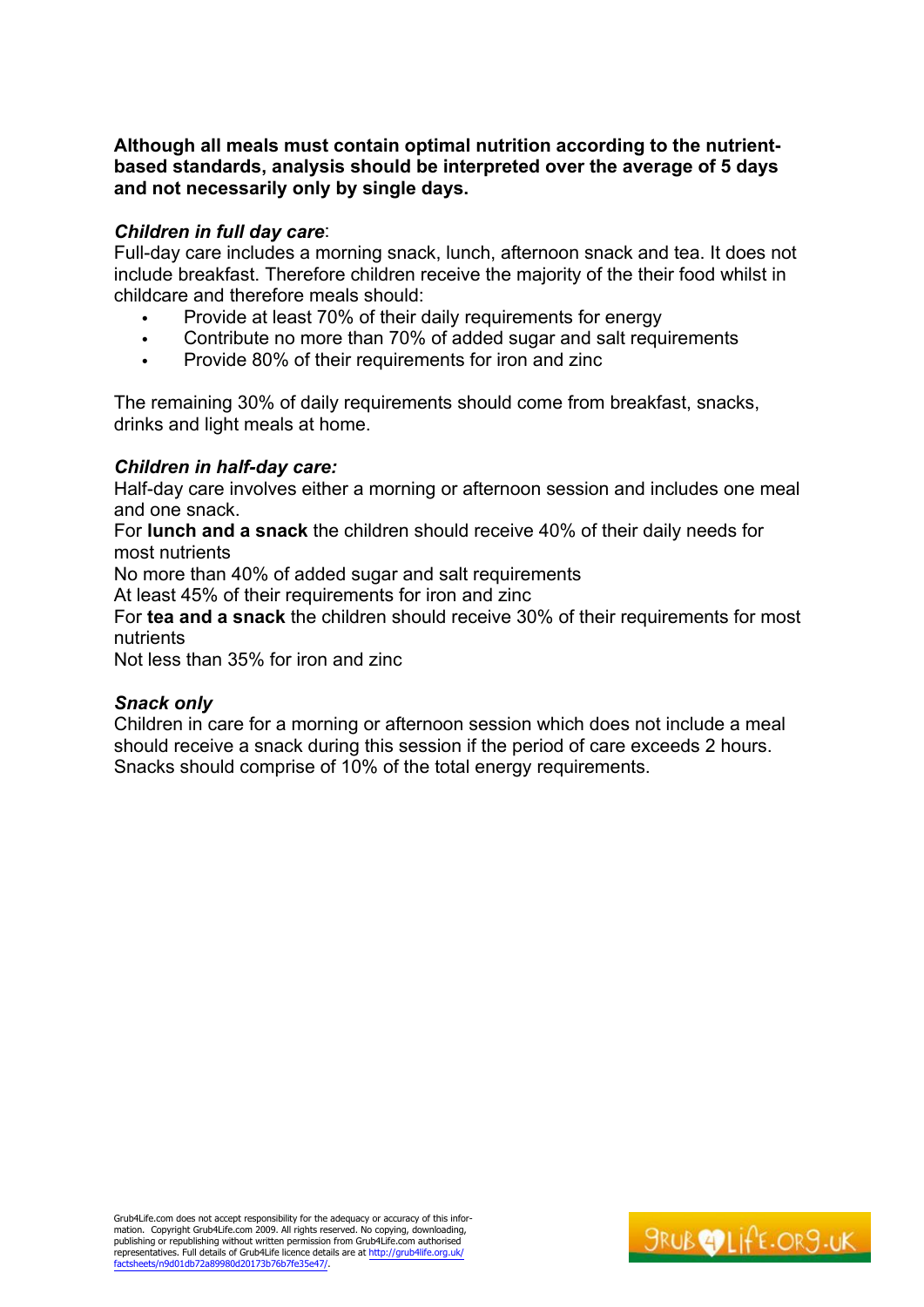|                                   | 1/2 day snack<br>& tea                    | 527     | 25.0 | 53.8                  |                                 | 16.9          | 2.55               | 2.05               | 2.74    | 728                | $\overline{1}$  | 525        | $\frac{3}{2}$     |                                                                                     |
|-----------------------------------|-------------------------------------------|---------|------|-----------------------|---------------------------------|---------------|--------------------|--------------------|---------|--------------------|-----------------|------------|-------------------|-------------------------------------------------------------------------------------|
| Menu analysis-nutritional results | 1/2 day snack<br>& lunch                  | 423     | 14.7 | 51.1                  | See page x for full explanation | 19.9          | 2.35               | 2.34               | 187     | 307                | 33              | 365        | $\overline{0}$ .0 |                                                                                     |
|                                   | Full Day Care                             | 950     | 39.8 | 104.9                 |                                 | 36.8          | $\frac{4}{3}$      | 4.39               | 460     | 1035               | $\frac{1}{2}$   | 890        | 2.2               | Or the equivalent of 5 portions<br>Average daily intake = 298q<br>For full Day Care |
|                                   | session:<br>SNACK and<br>TEA<br>Afternoon | 44<br>4 | 17.3 | 59.2                  | 13.0                            | 5.1           | $2.\overline{3}$   | $\frac{0}{2}$      | 120     | 135                | တ               | 300        | 0.75              |                                                                                     |
| Caroline Walker Trust Standards   | sion: SNACK<br>Morning ses-<br>and LUNCH  | 592     | 23.0 | 8.9                   | 17.3                            | 8.9           | ე<br>ვ             | $\frac{8}{2}$      | 160     | 180                | $\frac{2}{3}$   | 400        | $\frac{0}{1}$     | different types                                                                     |
|                                   | ΧŃ<br>FULL-D<br>CARE                      | 1,036   | 40.3 | 138.1                 | 30.3                            | 11.9          | 5.3                | $\frac{4.6}{4}$    | 280     | 315                | $\overline{21}$ | <b>DOZ</b> | 1.75              | Aim to offer 4-5                                                                    |
|                                   |                                           | kcals   | ဝာ   | g                     | $\overline{O}$                  | g             | g                  | pu                 | pu      | $\Xi$              | pu              | lmg        | $\overline{a}$    |                                                                                     |
|                                   |                                           |         |      |                       | MAX                             | $\frac{Z}{Z}$ | $\frac{Z}{\Sigma}$ | $\frac{Z}{\Sigma}$ | MIN     | $\frac{Z}{\Sigma}$ | $\frac{Z}{Z}$   | <b>MAX</b> | <b>XYM</b>        |                                                                                     |
|                                   | Nutrient                                  | Energy  | Fat  | carbohydrate<br>Total | Non-milk<br>extrinsic<br>sugars | Protein       | <u>Fon</u>         | Zinc               | Calcium | Vitamin A          | Vitamin C       | Sodium     | Salt              | vegetables<br>Fruit and                                                             |

## **Table 2: Results of menu analysis for 3-4 year olds and comparison to Caroline Walker Trust nutrient based standards**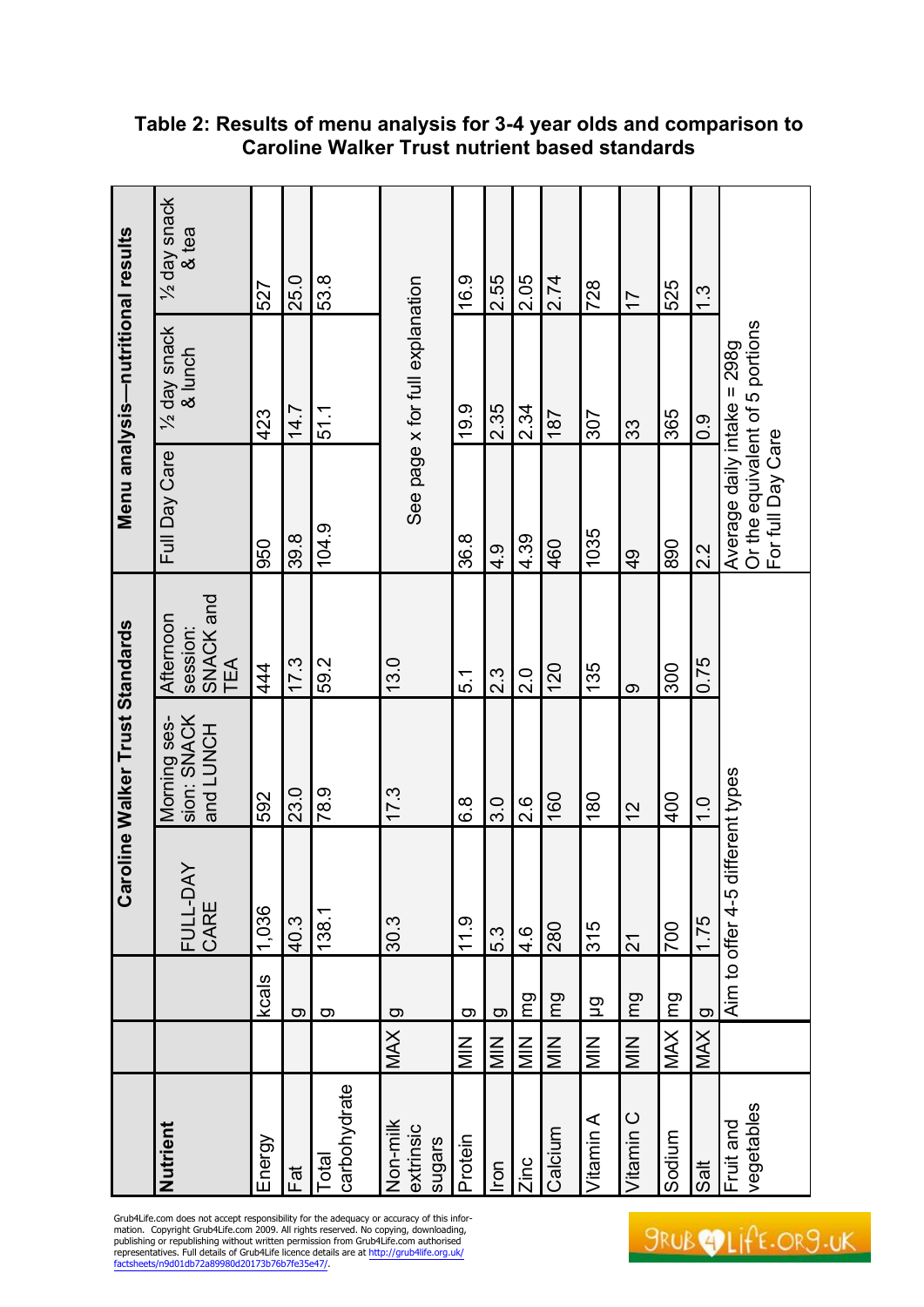| Nutrient                                               |                  |           | <b>FULL-</b><br>CARE<br><b>DAY</b>  | SNACK & LUNCH<br>session:<br>Morning                                                                             | SNACK & TEA<br>Afternoon<br>session: | <b>SNACK</b><br>only | <b>LUNCH</b><br>only | <b>TEA</b><br>only |
|--------------------------------------------------------|------------------|-----------|-------------------------------------|------------------------------------------------------------------------------------------------------------------|--------------------------------------|----------------------|----------------------|--------------------|
| Energy                                                 |                  | $k$ cals  | 770                                 | 40                                                                                                               | 330                                  | 110                  | 330                  | 220                |
| Fat                                                    |                  | $\sigma$  | 30                                  | 17.1                                                                                                             | 12.8                                 | $4.\overline{3}$     | 12.8                 | 8.5                |
| Total carbohydrate                                     |                  | တ         | 102.7                               | 58.7                                                                                                             | 44.0                                 | 14.7                 | 44.0                 | 29.3               |
| Non-milk extrinsic<br>sugars                           | <b>MAX</b>       | g         | 22.6                                | 12.9                                                                                                             | 9.7                                  | 3.2                  | 9.7                  | 6.5                |
| Protein                                                | $\frac{Z}{\sum}$ | g         | 10.2                                | 5.9                                                                                                              | 4.<br>4                              | $\frac{1}{1}$        | $4\overline{4}$      | 2.9                |
| $\overline{r}$                                         | $\frac{Z}{\sum}$ | g         | 5.5                                 | 3.1                                                                                                              | 2.4                                  | $\overline{0}$ .7    | 2.4                  | $\overline{1}$ .   |
| Zinc                                                   | $\frac{Z}{Z}$    | mg        | $\frac{4}{1}$                       | 2.3                                                                                                              | $\frac{8}{1}$                        | $0.\overline{5}$     | $\frac{8}{1}$        | $\frac{3}{1}$      |
| Calcium                                                | $\frac{Z}{Z}$    | pu        | 245                                 | $\frac{40}{3}$                                                                                                   | 105                                  | 35                   | 105                  | $\overline{C}$     |
| Vitamin A                                              | $\frac{Z}{Z}$    | 모         | 280                                 | 160                                                                                                              | 120                                  | $\frac{1}{4}$        | 120                  | 80                 |
| Vitamin C                                              | $\frac{Z}{Z}$    | <b>DU</b> | 21                                  | 12                                                                                                               | $\infty$                             | က                    | တ                    | $\circ$            |
| Sodium                                                 | <b>MAX</b>       | mg        | 560                                 | 320                                                                                                              | 240                                  | 80                   | 240                  | 160                |
| Sait                                                   | <b>MAX</b>       | g         | $\frac{4}{4}$                       | $0.\overline{8}$                                                                                                 | 0.6                                  | $0.\overline{2}$     | 0.6                  | 0.4                |
| Fruit &vegetables                                      |                  |           | Aim to offer 4-5<br>different types | During the day carers should offer children 4-5 different types of fruits and<br>vegetables at meals and snacks. |                                      |                      |                      |                    |
| Drinking water should be available throughout the day. |                  |           |                                     |                                                                                                                  |                                      |                      |                      |                    |

**Table 3: Nutrient-based standards for food prepared for 1-2 YEAR OLDS in child care**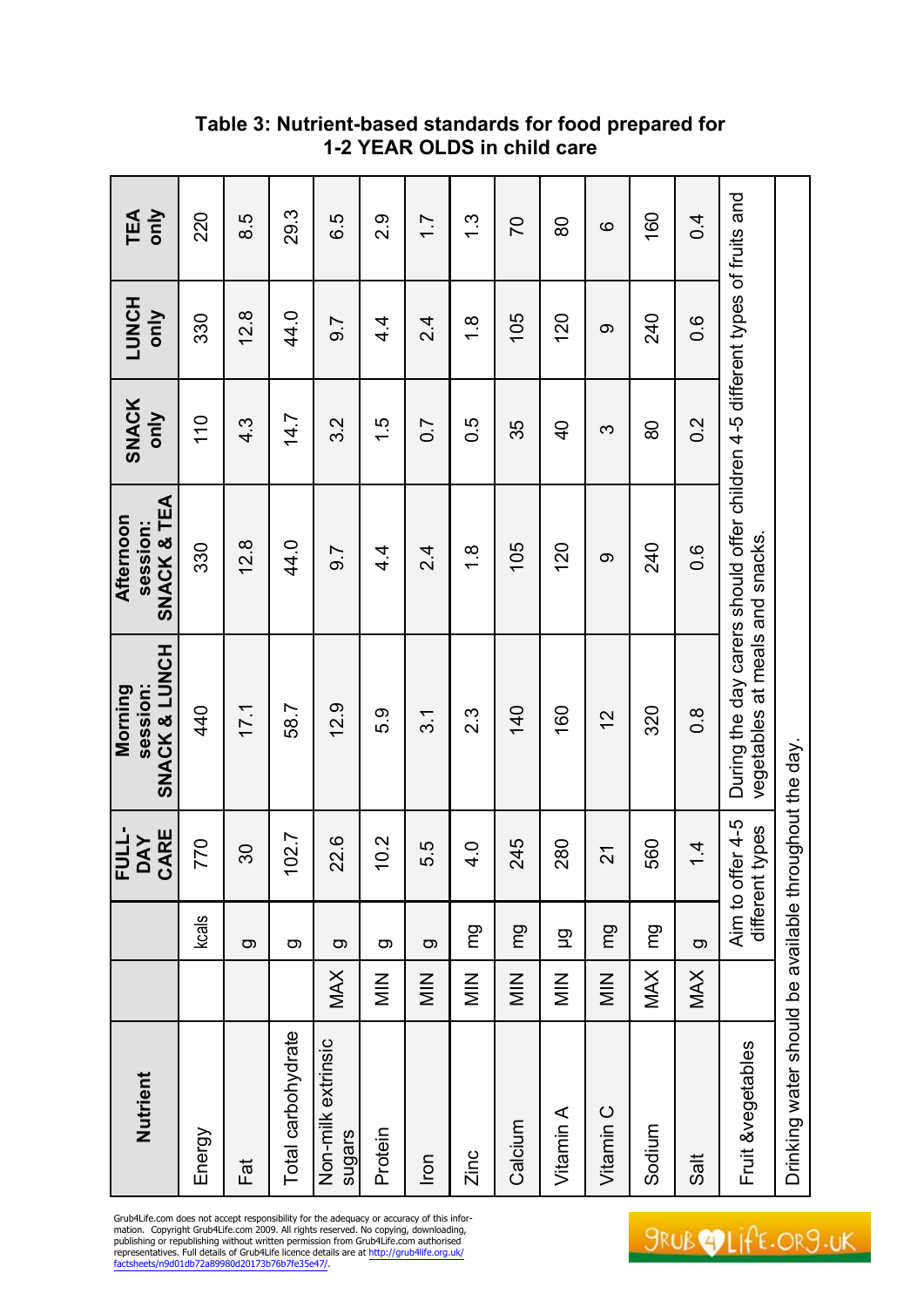| Nutrient                                               |                          |                        | FULL-<br>CARE<br><b>DAY</b> | SNACK & LUNCH<br>session:<br>Morning                                                                             | SNACK & TEA<br>Afternoon<br>session: | <b>SNACK</b><br>only | <b>LUNCH</b><br>only | only<br>TEA   |
|--------------------------------------------------------|--------------------------|------------------------|-----------------------------|------------------------------------------------------------------------------------------------------------------|--------------------------------------|----------------------|----------------------|---------------|
| Energy                                                 |                          | $k$ cals               | 1,036                       | 592                                                                                                              | 44                                   | 148                  | 44                   | 296           |
| Fat                                                    |                          | တ                      | 40.3                        | 23.0                                                                                                             | 17.3                                 | 5.7                  | 17.3                 | 11.6          |
| Total carbohydrate                                     |                          | g                      | 138.1                       | 78.9                                                                                                             | 59.2                                 | 19.7                 | 59.2                 | 39.5          |
| Non-milk extrinsic<br>sugars                           | <b>MAX</b>               | G                      | 30.3                        | 17.3                                                                                                             | 13.0                                 | $4.\overline{3}$     | 13.0                 | 8.7           |
| Protein                                                | $\frac{Z}{\overline{Z}}$ | g                      | 11.9                        | 6.8                                                                                                              | $\overline{5}.1$                     | 1.7                  | $\overline{5}$ .     | 3.4           |
| Iron                                                   | $\frac{Z}{\geq}$         | <u>ත</u>               | 5.3                         | 3.0                                                                                                              | $2.\overline{3}$                     | 0.7                  | $2.\overline{3}$     | $\frac{1}{6}$ |
| Zinc                                                   | $\frac{Z}{\Xi}$          | <b>DU</b>              | $\frac{4}{6}$               | 2.6                                                                                                              | $\frac{0}{2}$                        | $\overline{0.6}$     | 2.0                  | $\vec{v}$     |
| Calcium                                                | $\frac{Z}{\geq}$         | pu                     | 280                         | 160                                                                                                              | 120                                  | $\overline{40}$      | 120                  | 80            |
| Vitamin A                                              | $\frac{Z}{\geq}$         | 모                      | 315                         | 180                                                                                                              | 135                                  | 45                   | 135                  | 90            |
| Vitamin C                                              | $\frac{Z}{\overline{Z}}$ | <b>DU</b>              | $\overline{21}$             | 12                                                                                                               | $\sigma$                             | $\epsilon$           | $\sigma$             | $\circ$       |
| Sodium                                                 | MAX                      | mg                     | 700                         | 400                                                                                                              | 300                                  | 100                  | 300                  | 200           |
| Sait                                                   | MAX                      | g                      | 1.75                        | 1.0                                                                                                              | 0.75                                 | 0.25                 | 0.75                 | 0.5           |
| Fruit &vegetables                                      |                          | different<br>Aim to of | ffer 4-5<br>types           | During the day carers should offer children 4-5 different types of fruits and<br>vegetables at meals and snacks. |                                      |                      |                      |               |
| Drinking water should be available throughout the day. |                          |                        |                             |                                                                                                                  |                                      |                      |                      |               |

**Table 4: Nutrient-based standards for food prepared for 3-4 YEAR OLDS in child care**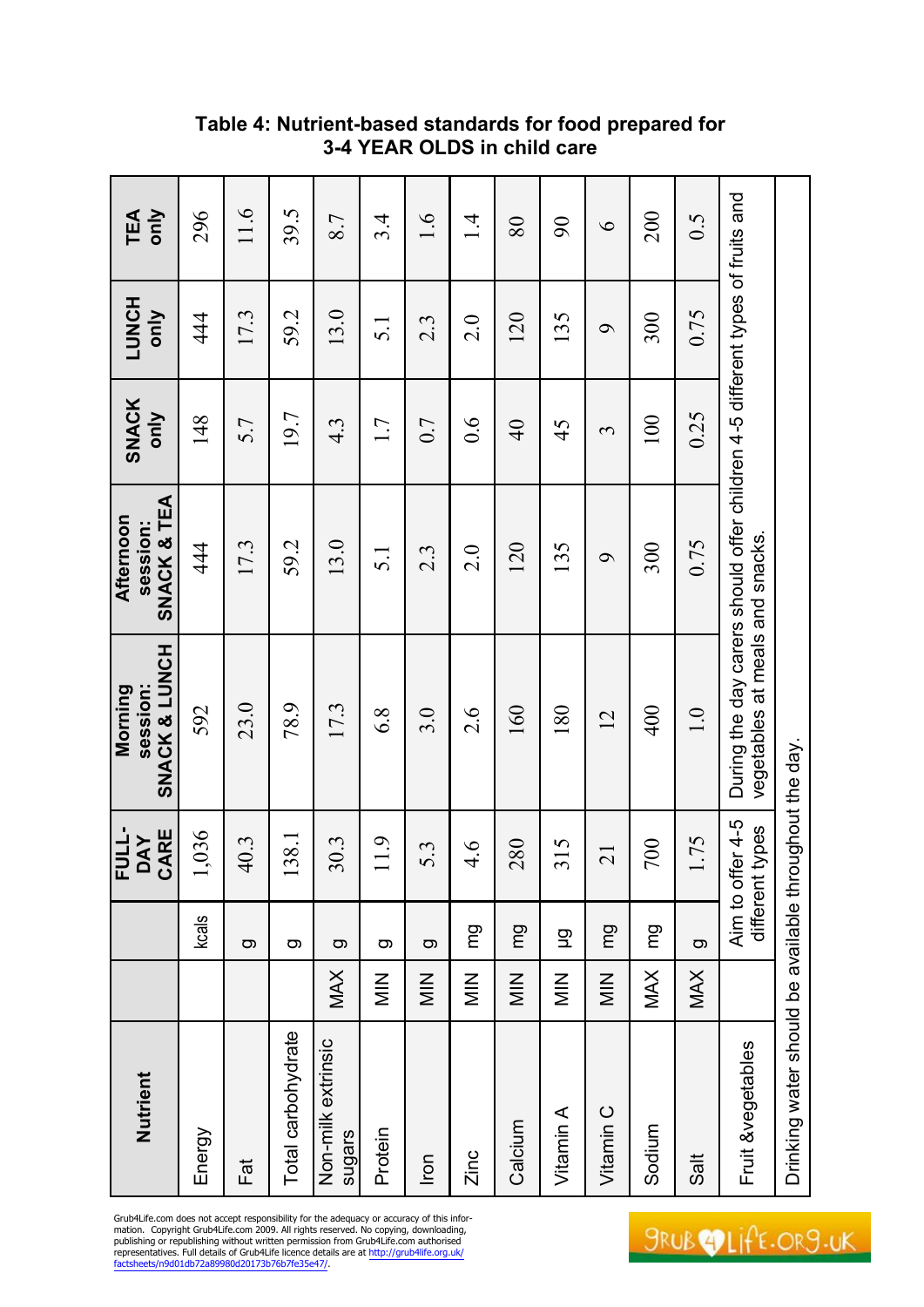| <b>Nutrient</b>                  |             | 1-2 year olds  | 3-4 year olds |
|----------------------------------|-------------|----------------|---------------|
| Energy                           | kcals       | 1100           | 1480          |
|                                  | <b>MJ</b>   | 4.6            | 6.2           |
| <b>Total fat</b>                 | g           | 42.8           | 57.6          |
| Carbohydrate                     | g           | 146.7          | 197.3         |
| Non-milk extrinsic sugars (NMES) | $\mathsf g$ | 32.3           | 43.4          |
| Protein                          | g           | 14.5           | 17.1          |
| Iron                             | mg          | 6.9            | 6.5           |
| Zinc                             | mg          | 5.0            | 5.8           |
| Calcium                          | mg          | 350            | 400           |
| Vitamin A                        | μg          | 400            | 450           |
| Vitamin C                        | mg          | 30             | 30            |
| Sodium                           | mg          | 800            | 1000          |
| Salt                             | g           | $\overline{2}$ | 2.5           |

## **Table 5: Dietary Reference Values for Energy and Nutrients for Under-5s**

These guidelines were developed by and have been adopted by . The CWT have used these guidelines along with to formulate the guidance they have produce for 1-5 year olds in care.

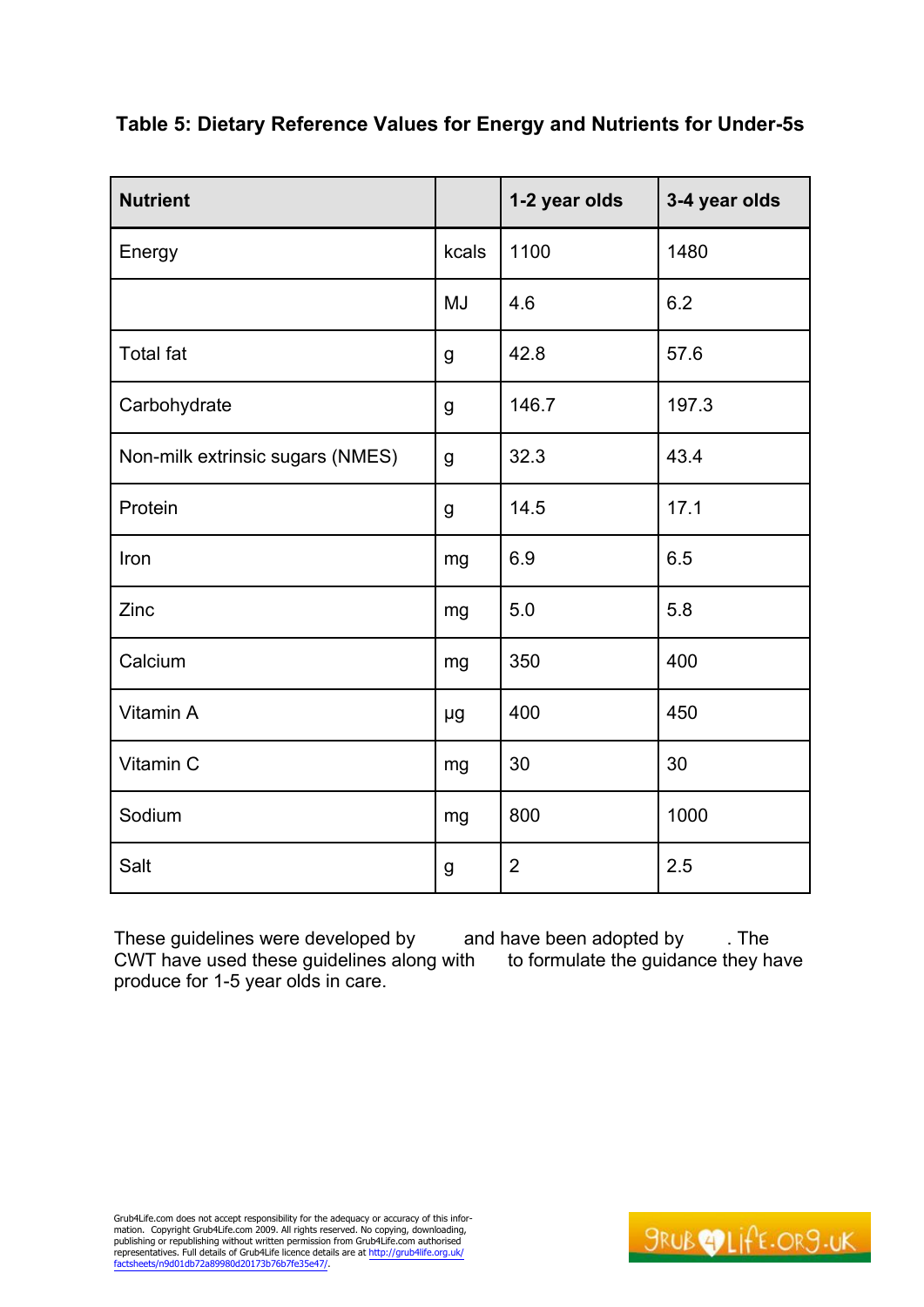# **A special note about sugar**

Not all sugar is created equal and some types of sugar have a greater health effect that others. In particular increasing the risk of tooth decay in children.

The natural sugars that are present in plain milk and plain yogurt or locked up in whole fruits and vegetables are not as dangerous for teeth as:

- Table sugar, honey, syrups, jam (and foods that contain them)
- Dried fruit, stewed/pureed fruit in syrup or juice, fruit juice and smoothies

These 'dangerous' sugars are called non-milk extrinsic sugars (NMES) and the CWT give specific guidance on levels in meals for children.

However, NMES cannot be measured by conventional analytical techniques as they are chemically and physiologically indistinguishable from other sugars. This distinction is also not possible when using analysis from databases based on UK food tables e.g. McCance and Widdowson.

Buss *et al.* (1994) points out the criteria used by the National Diet and Nutrition Surveys to estimate NMES:

## **Foods for which 100% of the total sugar content is NMES:**

All sugar in fruit juice, table sugar, honey, sucrose, glucose, glucose syrup, sugar added to jam, stewed fruit in syrup or juice

## **Food for which ~50% of the total sugar is NMES**

Canned, stewed or dried fruits

## **Foods which are not considered to contain NMES**

Fresh, whole fruit; milk, vegetables, plain yogurt and Fromage frais

Based on the criteria described by Buss *et al.* (1994) we have estimated the likely average daily intake of NMES by taking a sample week and dividing the result by 5.

1) All the likely contributors to NMES were identified. This included fruit yogurt, puddings, savoury dishes known to have added sugar or honey, and sweet snacks.

2) The total sugar content for each dish / food was identified. The proportion of the sugar that was likely to be NMES was estimated based on the guidelines above.

3) A figure for total NMES for one week was calculated. This was divided by 5 to give an average daily figure.

## **The average daily intake of NMES from this menu is 21g. This is well below the guidelines set by CWT of 30.3g for children in full-day care.**

See table 6 overleaf for details of the calculation above